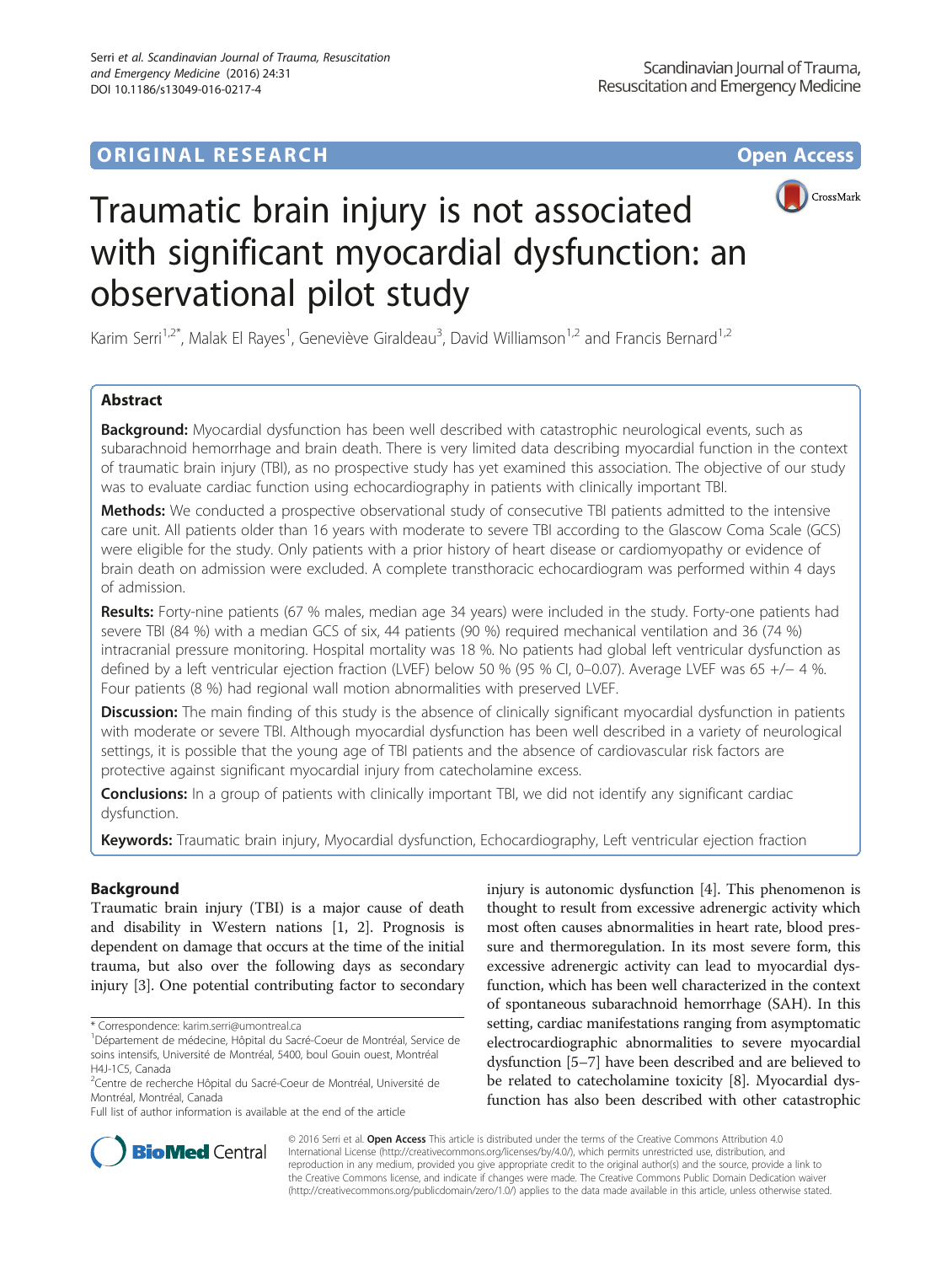neurological events, such as brain death in up to 40 % of patients [[9](#page-4-0)–[11](#page-4-0)].

There is very limited data describing myocardial function in the context of TBI, as no prospective study has yet examined this association. Based on the literature on SAH and brain death, one would expect a relatively high incidence of myocardial injury. One recent study lends support to that hypothesis with a reported incidence of 22 % of cardiac dysfunction in elderly patients with isolated TBI [[12](#page-4-0)]. These findings are, however, limited by their retrospective nature and the older age of the studied population, not necessarily representative of young TBI patients.

Myocardial dysfunction in the setting of TBI could have an important impact as it may contribute to secondary injury by altering cerebral blood flow. Accordingly, the objective of our study was to evaluate cardiac function in patients with clinically important TBI. We hypothesized that cardiac dysfunction occurs frequently after TBI and that it is associated with the severity of the TBI.

#### Methods

#### Setting

We conducted a prospective observational study of consecutive TBI patients admitted to the intensive care unit (ICU) at Hôpital du Sacré-Coeur de Montréal, a 500-bed general hospital in Montreal, Canada. The institution is an academic level 1 trauma center affiliated with the University of Montreal, with more than 1600 trauma admissions per year and between 150 and 180 moderate or severe TBIs per year. The unit is an intensivist-run unit with 38 ICU beds, among which 10 are dedicated for neurological ICU patients. The study was approved by the local institutional review board (CER, Hôpital Sacré-Coeur de Montréal). Informed consent was obtained from the patients' next-of-kin.

#### Study population

All patients older than 16 years with moderate to severe TBI according to the Glascow Coma Scale (GCS) were eligible for the study. TBI was categorized as moderate (GCS 9–12) and severe (GCS 3–8) according to Brain Trauma Foundation guidelines. Only patients with a GCS of less than 13 were included in the study. Patients with a prior history of heart disease or cardiomyopathy and patients with evidence of brain death on admission were excluded. Patients whose ultrasound images were deemed uninterpretable were also excluded from the study.

#### Patient care

Patients were treated according to local institutional practices consistent with the Brain Trauma Foundation guidelines [[13](#page-4-0)–[15\]](#page-4-0). Intracranial pressure (ICP) monitoring was performed in patients in whom it was clinically indicated as per the treating neurosurgeon and intensivist. In

patients with ICP monitoring, cerebral perfusion pressure was kept above 60 mm Hg while maintaining ICP below 20 mm Hg. Mean arterial pressure was measured with an arterial line calibrated at the level of the tragus. PaCO2 was kept between 4.7–5.3 kPa (35–40 mm Hg) in mechanically ventilated patients, and O2 saturation > 94 %. Efforts were made to keep patients euvolemic, to maintain natremia and glycemia normal and to prevent hyperthermia. Analgesia and sedation were used at the minimal required doses to allow optimal ICP control. Cerebral computed tomography (CT) scans were performed on admission and as needed thereafter.

#### Outcome measures

Demographic, clinical, laboratory and electrocardiographic data were collected at the time of admission. Standard twelve lead electrocardiograms (ECG) were recorded daily for the first 4 days following admission. Troponin I levels were drawn daily for the first 4 days after admission with a level greater than 0.1 mcg/l considered abnormal. CK, CK-MB levels were measured as well. TBI severity was graded clinically according to the GCS after resuscitation and radiographically according to the Marshall [[16](#page-4-0)] and Rotterdam scores [\[17\]](#page-4-0). Measurement of ICP was documented when available. An elevated ICP was defined as a non-stimulated spontaneous increase greater than 20 mm Hg for more than 5 min.

A complete transthoracic echocardiogram was performed within the first days of admission, with assessment of left ventricular (LV) function and dimensions according to current guidelines [[18](#page-4-0)]. The images were acquired in 5 standard views (parasternal long and short axis, apical 2-, 3- and 4-chamber) and stored digitally in cineloop format using a commercially available ultrasound system. LV ejection fraction was assessed visually and measured by the Simpson method when possible. LV diastolic function was assessed as recommended by the American Society of Echocardiography by calculating E/A and E/e' ratios [\[18](#page-4-0)]. Briefly, using pulsed-wave Doppler, the early mitral filling wave (E) and the atrial contraction wave (A) were measured and the E/A ratio was calculated. Using tissue Doppler, the early mitral filling wave (e') was measured at the lateral mitral annulus and the E/e' ratio was calculated. Right ventricular function was evaluated by measuring tricuspid annular velocity (S') by tissue Doppler [\[19\]](#page-4-0). LV dimensions, left atrial dimensions and the presence of valvular disease were assessed according to recommendations. Two independent blinded experienced observers unaware of patient clinical condition reviewed all echocardiograms.

The main study outcome was the presence of LV dysfunction as defined by a LVEF < 50 %. As secondary outcomes, we measured troponin levels and studied ECG patterns to determine if there was an association with LV dysfunction.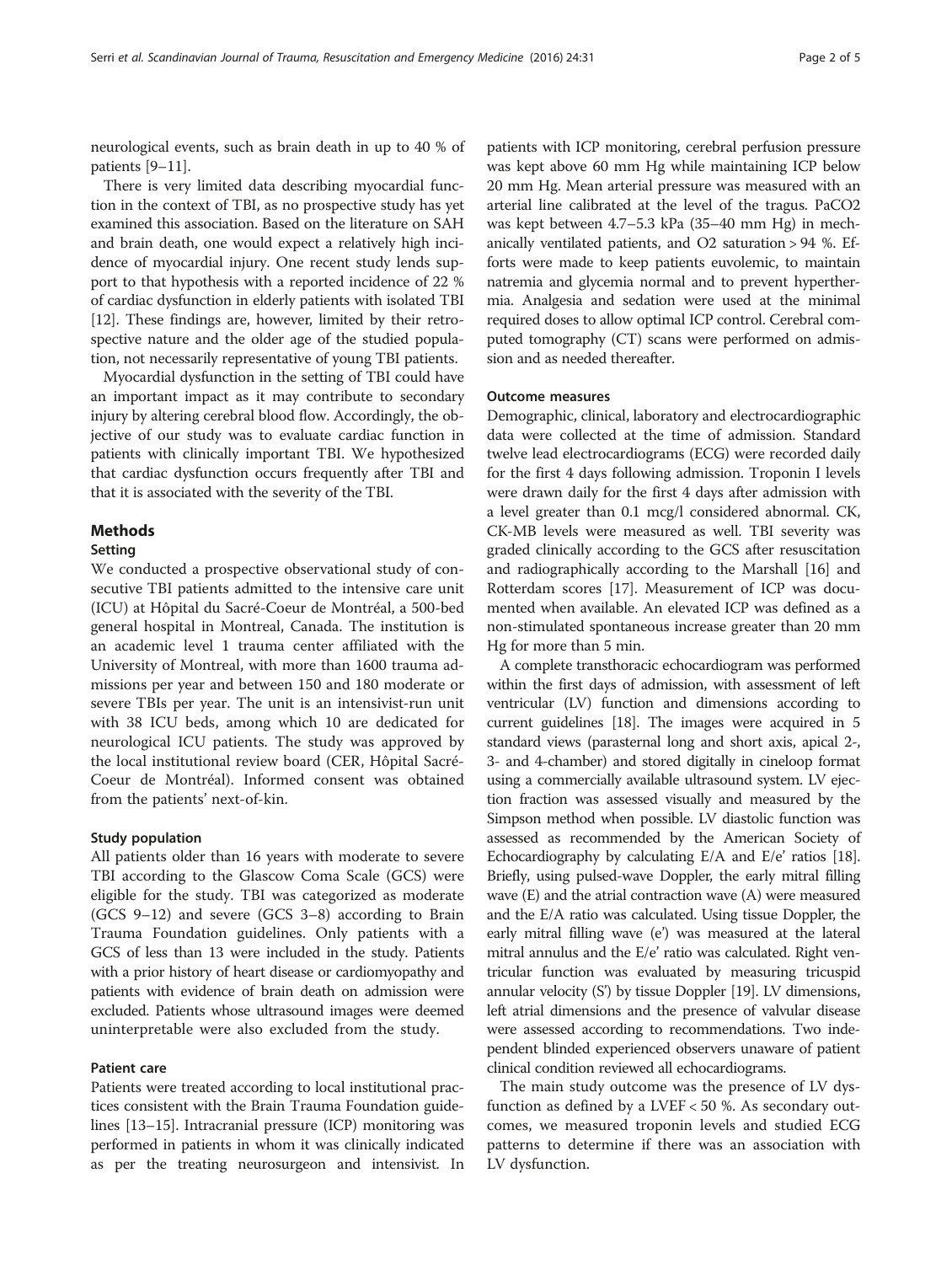#### Statistical analysis

Based on data from SAH patients and brain death patients, we estimated the prevalence of myocardial dysfunction to be approximately 20 %. We planned to enroll 50 patients in this pilot study, which would have allowed to detect myocardial dysfunction with a precision of 11 % with a confidence interval of 95 %. Continuous data is presented as mean  $\pm$  SD or median (IOR) according to distribution and categorical data is presented as proportions.

#### Results

## Baseline characteristics

Between October 2009 and January 2012, a total of 64 patients were screened and 49 patients were included in the study. Exclusions were mainly due to poor ultrasound image quality. Baseline characteristics are presented in Table 1. The majority of patients were men (67 %) with a median age of 34 years (IQR 27.5, range 16–81). Four patients were older than 65 years, and 6 were older than 50. The mechanism of TBI was most frequently a motor vehicle accident, accounting for 58 % of the cases, with the remainder being due to falls, fights, and falling objects. Forty-one patients had severe TBI (84 %). The mean GCS was 6 +/− 3 (range 3–13). Thirty-six patients (74 %) required ICP monitoring, and 12 had an elevated ICP (25 %). Twenty-four patients (49 %) had SAH and 20 (41 %) had a subdural hematoma. Thirteen patients (27 %) required a craniectomy. Associated traumatic injuries were the following: 12 patients with orthopedic fractures, 12 with maxillofacial fractures, 7 with spinal fractures, and 13 with other injuries (the vast majority representing pulmonary contusions). Thirty-seven patients (76 %) received vasopressors (none received inotropes) and 44 (90 %) were

| <b>Table 1</b> Baseline characteristics |  |
|-----------------------------------------|--|
|-----------------------------------------|--|

| Median age (range)          | $34(16-81)$   |
|-----------------------------|---------------|
| Male $(\%)$                 | 67            |
| Mean GCS                    | $6 (+/- 3)$   |
| Severe TBI (%)              | 84            |
| <b>ISS</b>                  | $32 +/- 11$   |
| Subarachnoid hemorrhage (%) | 49            |
| Subdural hematoma (%)       | 41            |
| Mean Marshall score         | $2.8 +/- 1.5$ |
| Mean Rotterdam score        | $3.5 +/- 1.2$ |
| ICP monitoring (%)          | 74            |
| Craniectomy                 | 27            |
| Vasopressors (%)            | 76            |
| Mechanical ventilation (%)  | 90            |
| Mortality (%)               | 18            |

GCS Glasgow Coma Scale, TBI Traumatic brain injury, ISS Injury Severity Score, ICP Intracranial Pressure

mechanically ventilated. There were 9 deaths during the index hospital admission (18 %).

#### Echocardiographic results

Echocardiography was performed at a median of 49 h (8–189) post trauma, and 18 patients had their echochardiograms within 48 h. Table 2 shows the results of the echocardiographic findings. LV systolic and diastolic dimensions were normal. The average LVEF was 65 +/− 4 % ( $n = 49$ ). No patients had global LV dysfunction as defined by a LVEF below 50 % (95 % CI, 0-0.07). Four patients (8 %) had regional wall motion abnormalities with preserved LVEF. Diastolic function was normal in 39 patients, could not be determined in eight patients, and two patients had mild diastolic dysfunction. The estimated left ventricular filling pressures were normal with an average lateral E/e' of 5.7 +/-1.5 ( $n = 39$ ) (normal  $E/e' < 8$ ). No patient had right ventricular dysfunction. Five patients were found to have mild valvular regurgitation, no patient had significant valvular abnormalities.

#### ECG and troponin

Troponin I levels and CK-MB levels were available in 43 and 40 patients respectively. Fifteen patients (31 %) had an elevated troponin level. The median maximum troponin I concentration was 0.05 mcg/l (IQR 0.22, range 0.01– 22). Maximal troponin elevation occurred at an average of 1.9 days. The median maximal CK-MB was 15 U/l (IQR 21.7, range 2.8–212.4). Of the four patients with regional wall motion abnormalities, none of them had elevated troponin levels, and none of these patients died. As for cardiac risk factors, three patients had hypertension, one was a known diabetic, and eight were smokers.

ECG abnormalities were present in 28 patients (57 %), for the most part non specific ST segment or T waves changes. Five patients had ECG changes suggesting acute ischemia, none of which had enzymatic criteria for myocardial infarction or required coronary angiography. QT interval was prolonged in 22.4 % of patients, with

|  | Table 2 Echocardiographic findings |  |  |
|--|------------------------------------|--|--|
|  |                                    |  |  |
|  |                                    |  |  |
|  |                                    |  |  |

| Study patients  | Reference range  |
|-----------------|------------------|
| $65 (+/- 4)$    | $\geq 55$        |
| $46 (+/- 6)$    | F 38-52, M 42-58 |
| $30 (+/- 6)$    | F 22-35, M 25-40 |
| $1.5 (+/- 0.5)$ | $0.8 - 1.5$      |
| $5.7 (+/- 1.5)$ | $\leq 8$         |
| $15 (+/- 3)$    | $\geq 10$        |
|                 |                  |

LVEF Left ventricular ejection fraction, LVEDD Left ventricular end-diastolic dimension, LVESD Left ventricular end-systolic dimension, E Early filling wave, A Atrial contraction wave, e' Tissue doppler early filling wave, S' Tissue Doppler tricuspid annular velocity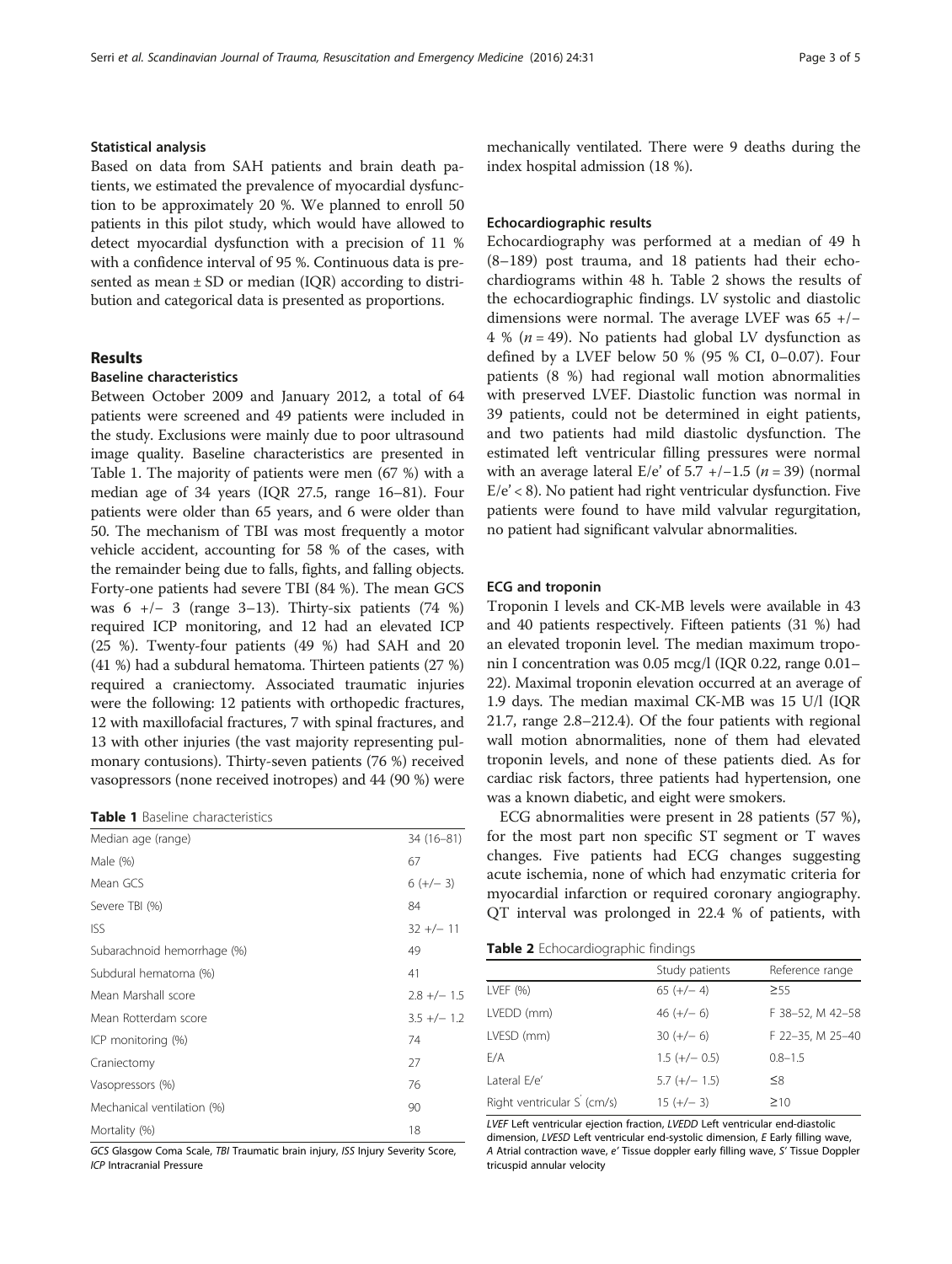severe prolongation (QTc > 500 ms) in 8 %. Average QTc was 456 +/− 43 ms.

#### **Discussion**

The main finding of this study is the absence of clinically significant myocardial dysfunction in patients with moderate or severe TBI. Although troponin elevation and ECG abnormalities are frequent, they do not appear to be associated with myocardial dysfunction. This is to our knowledge the first prospective study of myocardial dysfunction and TBI.

Myocardial dysfunction has been well described in a variety of neurological settings. Aneurysmal SAH has been the most studied example with impaired systolic function reported in 8–53 % of patients. In an echocardiographic study of 300 patients with SAH, Kothavale et al. described wall motion abnormalities in 18 % of patients and in 35 % of patients with high-grade SAH [[5\]](#page-4-0). A reduced LVEF (<50 %) was found in 8 % of patients. In a study of 294 patients with SAH, Urbaniak et al found impaired systolic function (LVEF < 40 %) in 53 % of patients [[6](#page-4-0)]. The mechanism responsible for myocardial injury in this setting is thought to be catecholamine toxicity [\[8, 20](#page-4-0), [21\]](#page-4-0). The sympathetic discharge associated with SAH causes a specific form of myocyte injury called contraction band necrosis [\[22\]](#page-4-0). These findings have been noted both in experimental and human studies [\[23](#page-4-0)–[25](#page-4-0)]. Similar pathophysiologic mechanisms may be involved in stress cardiomyopathy and brain death-associated myocardial dysfunction [\[26, 27](#page-4-0)].

Though well described in these settings, there is very limited data in patients with TBI, as only two retrospective studies have evaluated the association between TBI and cardiac function. In a preliminary retrospective study of 51 patients with severe brain injury in whom transesophageal echocardiography was performed, LV dysfunction was observed in 14 % of patients, and severe LV dysfunction in 8 % [[10](#page-4-0)]. Another 16 % of patients were found to have regional wall motion abnormalities with preserved global LV function. Of note in this study, 45 % of patients had non traumatic brain injury and all patients eventually evolved towards brain death. Although brain death diagnosis was not yet made at the time of the echocardiogram, it is possible that some patients may already have been brain dead. Furthermore, because of the retrospective nature of the study, it was not possible to determine if patients had pre-existing heart disease. A recent retrospective study of 139 patients with TBI reported abnormal echocardiograms in 22 % of patients and reduced LVEF in 12 % of cases [\[12](#page-4-0)]. There are however significant differences with the present study: patients were older (58 years on average) and the predominant traumatic lesions were subdural hematomas (63 %). Older age and greater prevalence of

cardiovascular risk factors could explain some of the echocardiographic abnormalities. Furthermore, the fact that echocardiograms were not part of a protocol but ordered on clinical grounds, and the retrospective nature of the study could have introduced significant selection bias. For these reasons, cardiac dysfunction may have been overestimated.

We did not observe any significant myocardial dysfunction in our patient population. All parameters of cardiac function, including systolic and diastolic function, left and right ventricular function, were normal. Diastolic function is often an early marker of myocardial dysfunction appearing before any systolic abnormalities. Taken together, these findings are consistent overall with the absence of any clinically significant cardiac dysfunction following TBI. Although no prospective human data is available, a recent animal study did not identify any functional or histopathological abnormalities in a rat model of TBI [\[28\]](#page-4-0). Troponin elevation however was frequent in our patients, but was not associated with TBI severity or myocardial dysfunction. In a retrospective review of 420 patients with TBI, Salim et al. found increased troponin I levels in 29.8 % of patients using a cut-off of 0.3 ng/ml, very similar to our findings. The authors describe an association between troponin levels and severity of brain injury as well as outcome. Interestingly, beta-blocker use was found to be protective [\[29](#page-4-0)]. We observed an elevated proportion of ECG abnormalities in our patients, for the most part non specific changes and QT prolongation. These findings are similar to what has been described in SAH [[30\]](#page-4-0).

The reason why other forms of brain injury are associated with cardiac dysfunction and not TBI is unclear. As mentioned above, brain-heart interactions have been well documented in SAH. Severity of injury does not appear to play a role, as our study mostly involved patients with severe TBI. Considering the pathophysiology of myocardial dysfunction in SAH, one could postulate that TBI be associated with lower levels of catecholamines, which again appears unlikely considering the severity of disease. However, it is possible that the younger age of TBI patients (and the associated absence of cardiovascular risk factors) compared to typical SAH patients is protective against significant myocardial injury from catecholamine excess.

### Limitations

The main limitations of our study is the small sample size, which may have limited the power to detect an association between TBI and significant cardiac dysfunction. However, none of the echocardiographic parameters were in favour of myocardial dysfunction. Studies were performed 49 h post trauma, which may have been late to identify very early myocardial dysfunction. Based on data on SAH